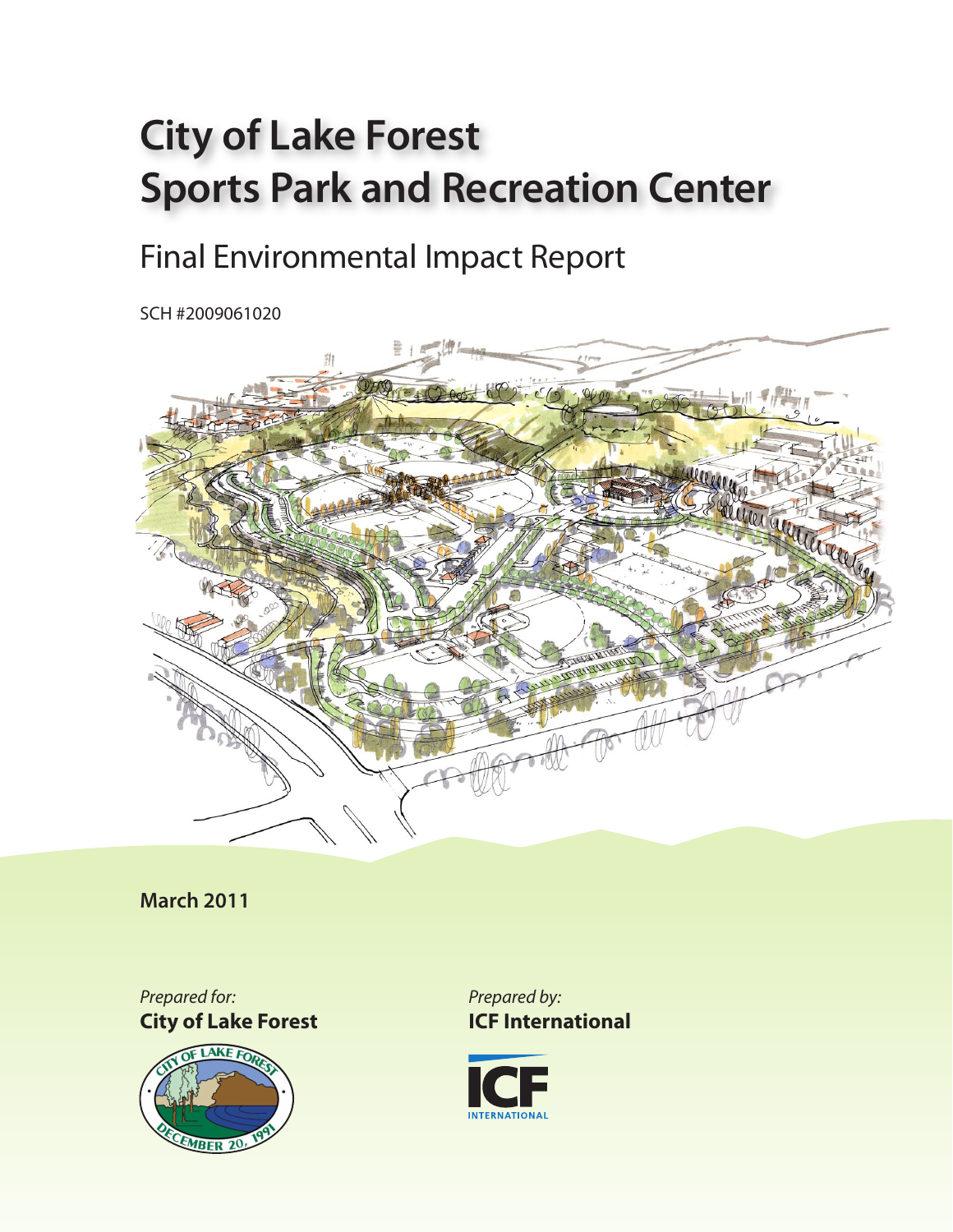## **Contents**

| Chapter 1        |                                                                                       |
|------------------|---------------------------------------------------------------------------------------|
|                  |                                                                                       |
|                  |                                                                                       |
|                  |                                                                                       |
| <b>Chapter 2</b> |                                                                                       |
|                  |                                                                                       |
|                  |                                                                                       |
|                  |                                                                                       |
|                  | Comment Letter A. Scott Morgan, Governor's Office of Planning and Research2-5         |
|                  | Comment Letter B. Christopher Herre, California Department of Transportation          |
|                  | Comment Letter C. Greg Holmes, Department of Toxic Substances Control2-14             |
|                  | Comment Letter D. Ian MacMillan, South Coast Air Quality Management District2-21      |
|                  | Comment Letter E. Michele Hernandez, Orange County Fire Authority 2-24                |
|                  |                                                                                       |
|                  | Comment Letter G. Amanda Morrell, City of Lake Forest Parks and Recreation            |
|                  |                                                                                       |
|                  | Comment Letter H. John Irish, City of Lake Forest Parks and Recreation Commission2-32 |
|                  |                                                                                       |
|                  |                                                                                       |
|                  | Comment Letter K. Doug Cirbo, Regional Commissioner AYSO Lake Forest 2-42             |
|                  | Comment Letter L. Melora Kloeckner, Friends of Lake Forest Animals2-44                |
|                  |                                                                                       |
|                  |                                                                                       |
|                  |                                                                                       |
|                  |                                                                                       |
| <b>Chapter 3</b> |                                                                                       |
|                  |                                                                                       |
|                  |                                                                                       |
|                  |                                                                                       |
|                  |                                                                                       |
|                  |                                                                                       |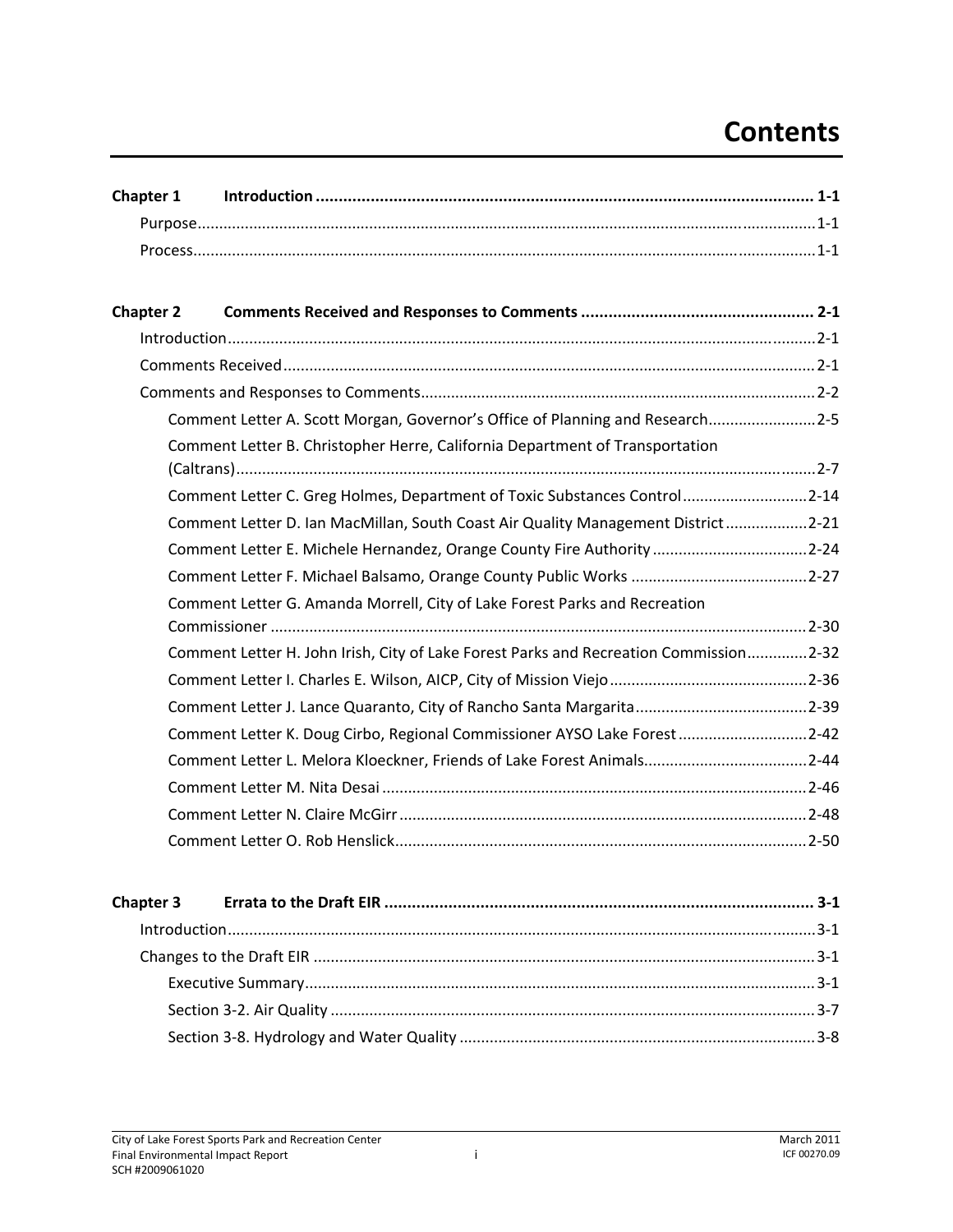| <b>Chapter 4</b> |  |  |
|------------------|--|--|
|                  |  |  |
|                  |  |  |
|                  |  |  |
|                  |  |  |